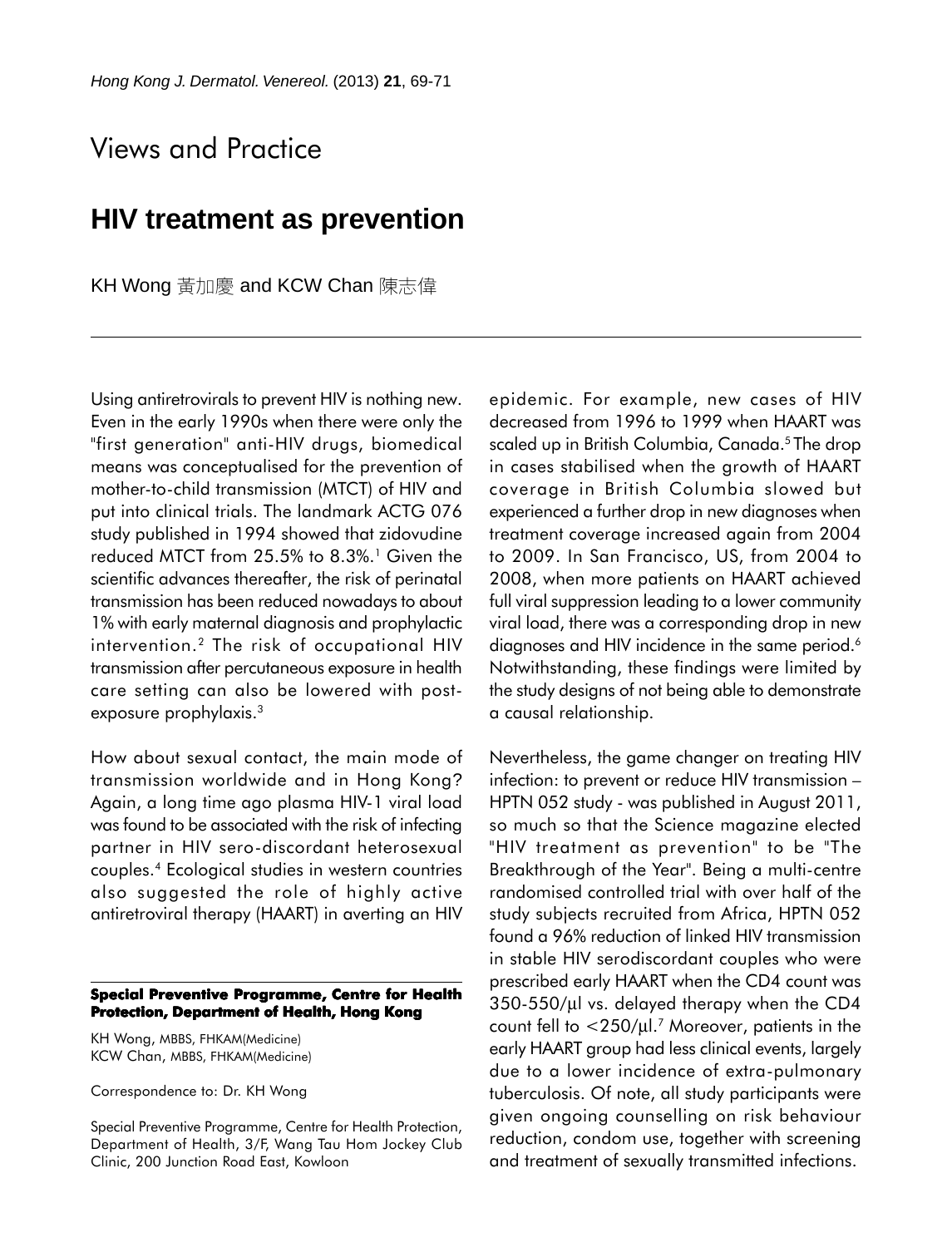In April 2012, the World Health Organisation issued its *Guidance on couples HIV testing and counselling - including antiretroviral therapy for treatment and prevention in serodiscordant couples*. This supported the use of HAART for HIV prevention in serodiscordant couple as a public health approach.<sup>8</sup> Clearly, it is challenging to achieve this theoretical benefit in real practice. Studies in Mozambique<sup>9</sup> and US<sup>10</sup> have concluded less than 5% of cases diagnosed positive and <30% of infected cases respectively achieved the target of undetectable viral load. Programmes to maximise the diagnosis of infected cases, linkage to care, counselling for HAART initiation, clinic retention and support for drug adherence are all indispensable components of the new strategy.

The other concept of using anti-retrovirals in HIV negative cases as a preventative measure to reduce acquisition of HIV became widely discussed in 2010 after the publication of two randomised, controlled studies on pre-exposure prophylaxis (PrEP). The CAPRISA 004 study<sup>11</sup> showed a 40% reduction in the risk of HIV acquisition by using peri-coital tenofovir gel in females, while the iPrEx study<sup>12</sup> found a 44% reduction in HIV incidence in men who have sex with men who were given daily emtricitabine and tenofovir disoproxil fumarate. Protection correlated strongly with adherence to the drugs in both trials. In contrast, the FEM-PrEP trial showed no efficacy of oral emtricitabine and tenofovir disoproxil fumarate<sup>13</sup> and the VOICE (Vaginal and Oral Interventions to Control the Epidemic) study have already failed with daily oral tenofovir or tenofovir gel.<sup>14,15</sup>

Scientists are still grappling with the discrepancies of PrEP studies and have so far postulated both adherence and differential pharmacokinetics as possible factors.<sup>16,17</sup> If so, PrEP could be more complicated than initially thought. A one-size-fitall strategy might not be possible and, in all likelihood, prescription of such potentially toxic medications to healthy subjects on a long term basis will have to be individualised and carefully followed. Other concerns including behavioural risk compensation, breakthrough infections, resistant viral strains, selection criteria, cost affordability, cost effectiveness and opportunity cost have also been raised. Interim guidance issued by the US CDC<sup>18</sup> illustrates the complexities involved.

In summary, treating infected partners of serodiscordant couples appears promising as part of the public health strategies in HIV control while more data is needed for PrEP before a consensus can be reached. In any case, these biomedical preventative approaches are best viewed as supplemental to rather than a replacement of basic modalities of prevention, including condom use for safer sex which remains the time-tested gold standard.

## **References**

- 1. Connor EM, Sperling RS, Gelber R, Kiselev P, Scott G, O'Sullivan MJ, et al; Pediatric AIDS Clinical Trials Group Protocol 076 Study Group. Reduction of maternal-infant transmission of human immunodeficiency virus type 1 with zidovudine treatment. N Engl J Med 1994;331: 1173-80.
- 2. Townsend CL, Cortina-Borja M, Peckham CS, de Ruiter A, Lyall H, Tookey PA. Low rates of mother-to-child transmission of HIV following effective pregnancy interventions in the United Kingdom and Ireland, 2000- 2006. AIDS 2008;22:973-81.
- 3. Cardo DM, Culver DH, Ciesielski CA, Srivastava PU, Marcus R, Abiteboul D, et al. A case-control study of HIV seroconversion in health care workers after percutaneous exposure. Centers for Disease Control and Prevention Needlestick Surveillance Group. N Engl J Med 1997;337:1485-90.
- 4. Quinn TC, Wawer MJ, Sewankambo N, Serwadda D, Li C, Wabwire-Mangen F, et al. Viral load and heterosexual transmission of human immunodeficiency virus type 1. Rakai Project Study Group. N Engl J Med 2000;342:921-9.
- 5. Montaner JS, Lima VD, Barrios R, Yip B, Wood E, Kerr T, et al. Association of highly active antiretroviral therapy coverage, population viral load, and yearly new HIV diagnoses in British Columbia, Canada: a population-based study. Lancet 2010;376:532.
- 6. Das M, Chu PL, Santos GM, Scheer S, Vittinghoff E, McFarland W, et al. Decreases in community viral load are accompanied by reductions in new HIV infections in San Francisco. PLoS One 2010;5:e11068.